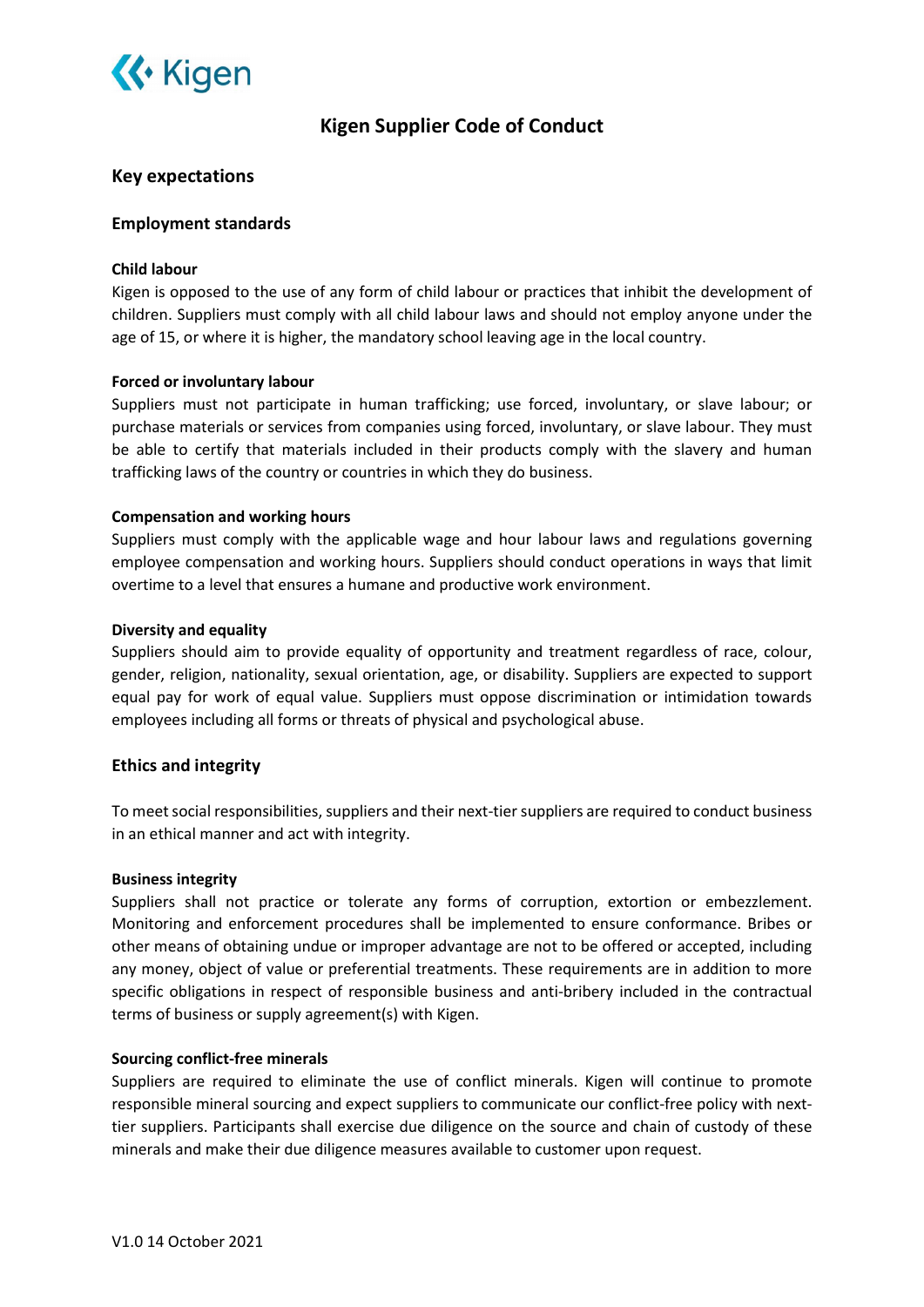

#### Disclosure of information

Information regarding supplier's business activities, structure, financial situation and performance is to be disclosed in accordance with applicable regulations and prevailing industry practices.

#### Fair business and competition

Suppliers shall uphold all standards of fair business, advertising and competition, including all laws and regulations.

# Whistle-blower protection and anonymous complaints

Suppliers shall provide an anonymous complaint mechanism for managers and workers to report workplace grievances. Suppliers shall protect whistle-blower confidentiality and prohibit retaliation.

# Health and safety

Kigen suppliers will make proper provision for the health, safety and welfare of their people, visitors and contractors and those in the community who may be affected by their activities. A safe and hygienic working environment should be provided, and best occupational health and safety practice promoted, bearing in mind the prevailing knowledge of the industry, and of any specific hazards.

# Environment

Suppliers are expected to conduct their operations in a way that minimises the impact on natural resources and protects the environment, customers, and employees. They must ensure their operations comply with all laws related to air emissions, water discharges, toxic substances, and hazardous waste disposal. Suppliers must maintain sufficient knowledge of input materials and components to ensure they were obtained from permissible sources, in compliance with laws and regulations. Suppliers may be required to validate this origin.

# Proprietary information and IP

Any information, personal data, technology, know how or IP that suppliers receive, or have access to, through dealings with Kigen must be kept confidential and never used for personal gain or outside of the scope of supplier's assignment with Kigen. This includes both commercial and technical information. Appropriate non-disclosure or confidentiality agreements are and will continue to be used to formalise the process of protecting proprietary information. Refer to the contractual terms of business or supply agreement(s) with Kigen or existing non-disclosure agreements for details on obligations relating to proprietary and confidential agreements. Suppliers may not use the Kigen trademark, images, or other materials to which Kigen owns the copyright, unless explicitly authorised. Suppliers shall have an ongoing process to create and maintain documents and records to ensure regulatory compliance, enable audit where appropriate, and conformity to the Code and the contractual terms of business or supply agreement(s) with Kigen.

# Management commitment

Kigen believes that sound management systems and commitment is the key to enriching the social and environmental well-being of our supply chain. Kigen holds suppliers accountable to this Code and all of its standards and suppliers are required to fulfil the expectations set forth by allocating